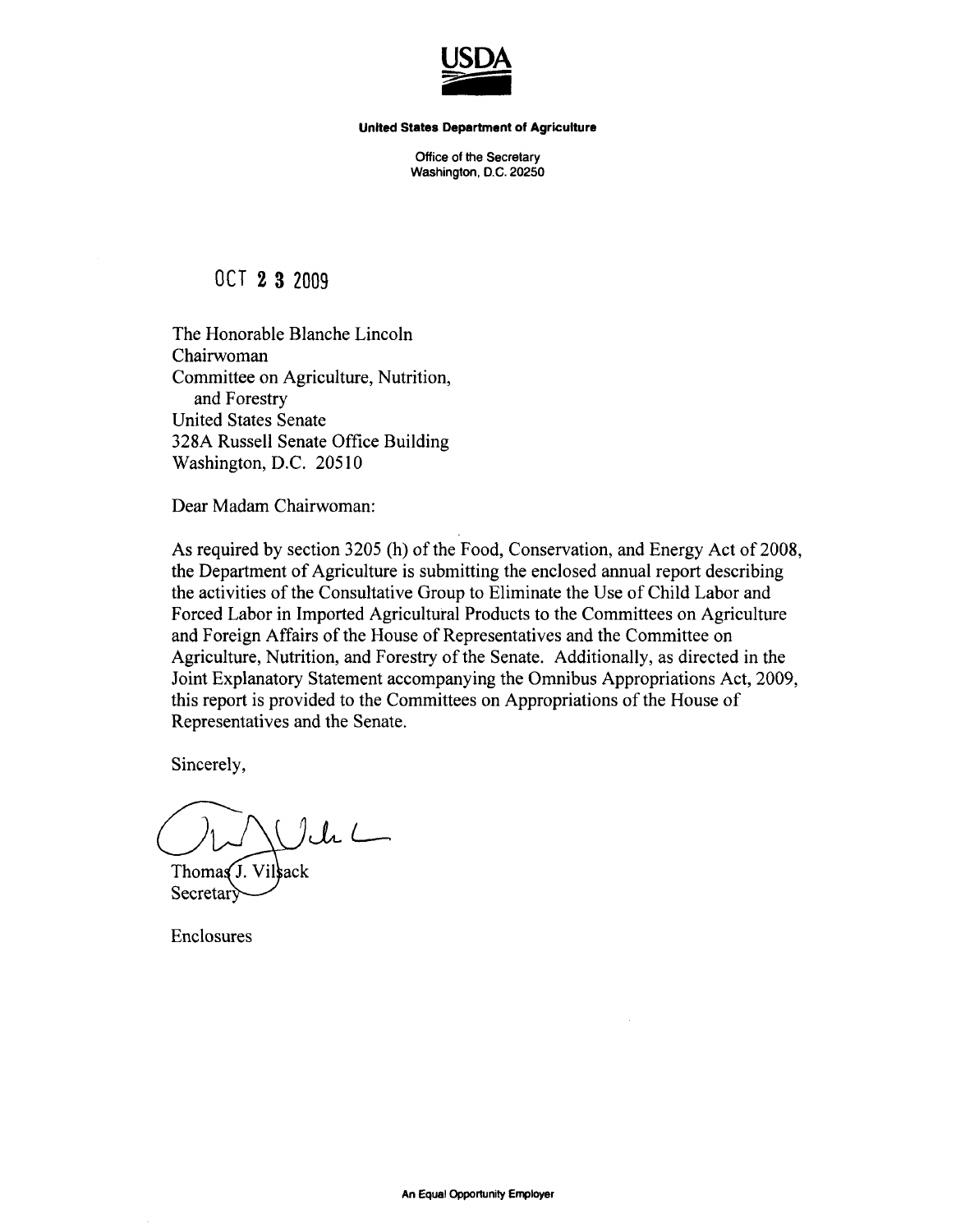#### **The Department of Agriculture (USDA) 2009 Activities Report of the Consultative Group to Eliminate the Use of Child Labor and Forced Labor in Imported Agricultural Products (Consultative Group)**

**Establishment of Management Team.** To ensure close coordination of the activities of the Consultative Group with other govemment agencies involved in child labor and forced labor issues, USDA created an interagency Management Team, which includes representatives from the Foreign Agricultural Service and the Agricultural Marketing Service of the Department of Agriculture, the Bureau of International Labor Affairs of the Department of Labor, and the Bureau of Democracy, Human Rights, and Labor and the Office to Monitor and Combat Trafficking in Persons of the Department of State. The Management Team will ensure that the work of the Consultative Group supports and advances the objectives of the Trafficking Victims Protection Act of 2000, particularly in relation to provisions to ensure that products made by forced labor and child labor in violation of intemational standards are not imported into the United States.

Drafting of Charter. The Management Team drafted a proposed charter for the Consultative Group. The charter was issued in USDA Departmental Regulation 1043-50. A copy of the Consultative Group charter is attached.

Solicitation of Nominations for Non-government Members. The legislation provides for four government members and nine non-government members of the Consultative Group. A notice requesting nominations of individuals to serve as non-government members of the Consultative Group was published in the Federal Register on January 21, 2009. The application period closed on March 9, 2009. A second notice extending the application period for non-government members was published on April 29, 2009. The application period closed on May 13, 2009.

Review and Approval of Consultative Group Members. Applications received in response to the two Federal Register notices were reviewed by an interagency panel. The Secretary announced on September 23, 2009, the appointment of the 13 members of the Consultative Group. Deputy Under Secretary for Farm and Foreign Agricultural Services Bud Philbrook will chair the Consultative Group. Members of the Consultative Group are attached.

**Future Meetings.** The first meeting of the Consultative Group is being planned for the first half of October 2009. Recommendations on a standard set of practices to reduce the likelihood that agricultural products imported into the United States are produced with the use of forced labor or child labor are scheduled to be provided to the Secretary by June 2010.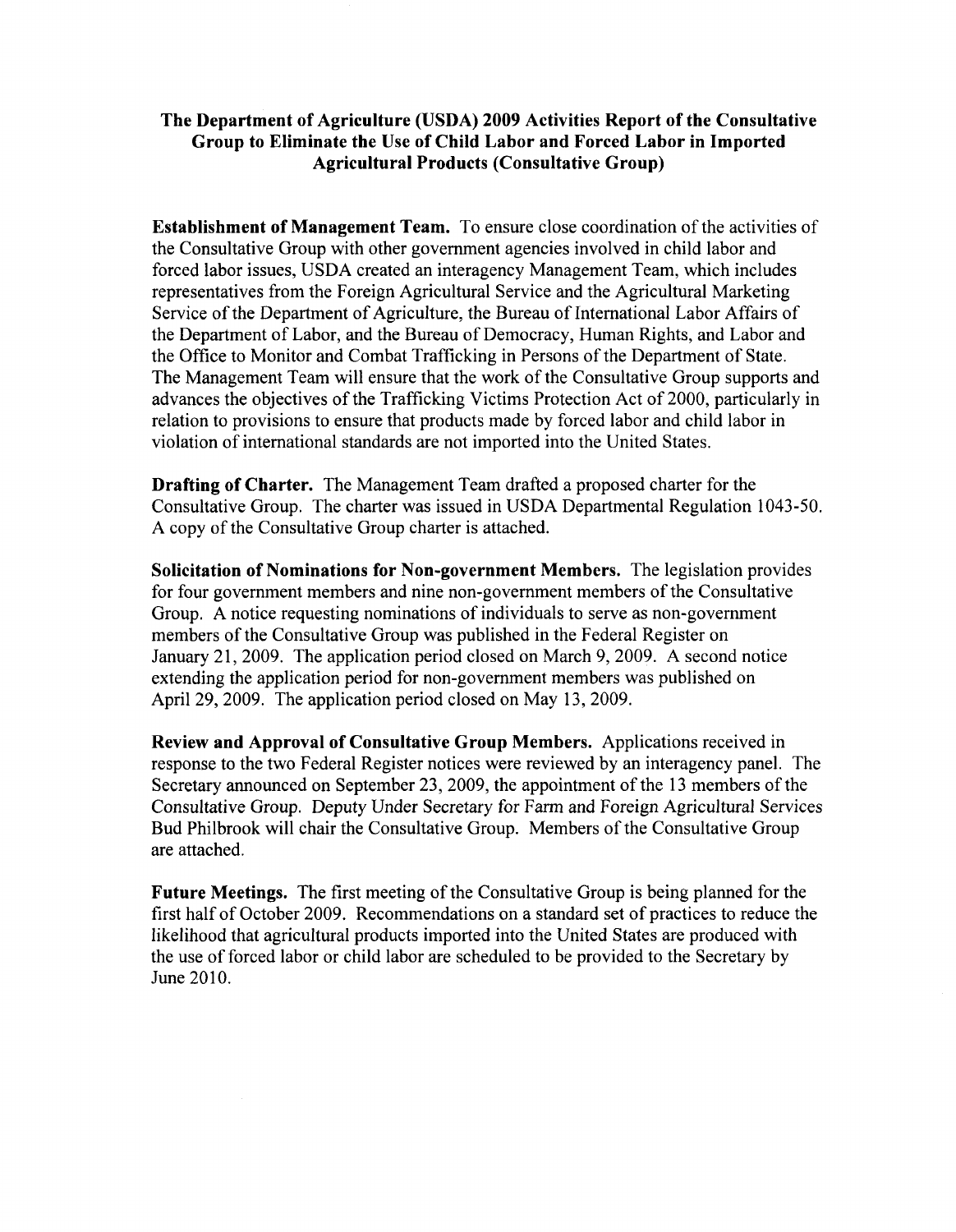#### **U.S. DEPARTMENT OF AGRICULTURE WASHINGTON, D.C. 20250**

| DEPARTMENTAL REGULATION                                                                                          |                                             | Number:<br>1043-50 |
|------------------------------------------------------------------------------------------------------------------|---------------------------------------------|--------------------|
| SUBJECT: Charter of the Consultative Group to Eliminate<br>Child Labor and Forced Labor in Imported Agricultural | DATE:<br>September 10, 2009                 |                    |
| <b>Products</b>                                                                                                  | OPI: Foreign Agricultural<br><b>Service</b> |                    |

#### 1. PURPOSE

- a. The Consultative Group to Eliminate the Use Of Child Labor and Forced Labor in Imported Agricultural Products (hereinafter the "Consultative Group") is established by the Secretary of Agriculture in cooperation with the Department of Labor pursuant to Section 3205 of the Food, Conservation, and Energy Act of 2008.
- b. The normal requirements of an advisory committee under the Federal Advisory Committee Act (FACA) are not applicable to the Consultative Group, as stated in Section  $3205(g)$  of the Food, Conservation, and Energy Act of 2008.

## 2. SPECIAL INSTRUCTIONS/CANCELLATIONS

The Consultative Group will terminate on December 31, 2012.

## 3. MEMBERSHIP AND OFFICERS

- a. The composition of the Consultative Group will include representatives of:
	- (1) Department of Agriculture  $(2 \text{ representatives})$
	- (2) Department of Labor, Bureau of Intemational Labor Affairs, Deputy Under Secretary for Intemational Affairs (1 representative)
	- (3) Department of State (1 representative)
	- (4) Private agriculture-related enterprises, which may include retailers, food processors, importers, and producers, of whom at least 1 member shall be an importer, food processor, or retailer who utilizes independent, third-party supply chain monitoring for forced labor or child labor (3 representatives)
	- (5) Higher education/research institutions (2 representatives)
	- (6) Organizations that provide independent, third-party certification services for labor standards for producers or importers of agricultural commodities and products (1 representative)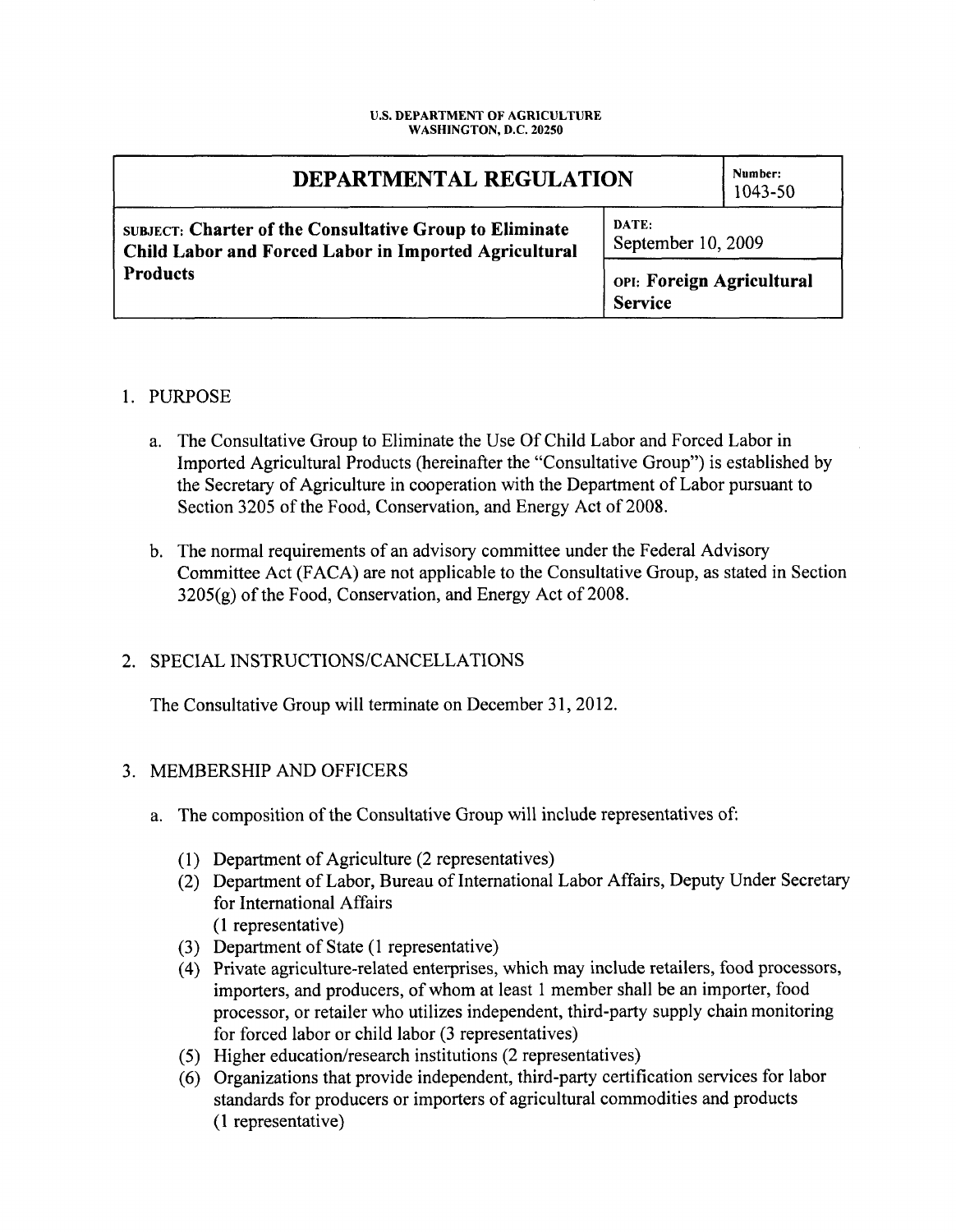- (7) Organizations described in section  $501(c)(3)$  of the Internal Revenue Code of 1986 that have expertise on the issues of intemational child labor and do not possess a conflict of interest associated with establishment of the guidelines described in section 3 below, as determined by the Bureau of International Labor Affairs of the Department of Labor, including representatives of consumer organizations and trade unions if appropriate (3 representatives)
- b. The Secretary of Agriculture, or his designee, shall appoint the members of the Consultative Group except that the Secretary of State, or her designee, shall appoint the representative of the U.S. Department of State and the Deputy Under Secretary of Labor for International Affairs shall be the representative of the U.S. Department of Labor. The members of the Consultative Group shall serve at the pleasure of and for the terms specified by the Secretary of Agriculture, except that the representative of the Department of State shall serve as specified by the Secretary of State. The Deputy Under Secretary of Labor for Intemational Affairs is specifically named by the 2008 Farm Bill as a member of the Consultative Group.

# 4. DUTIES

- a. The Consultative Group will develop and make recommendations to the Secretary of Agriculture relating to guidelines to reduce the likelihood that agricultural products or commodities imported into the United States are produced with the use of forced labor or child labor. These recommendations, which will relate to a standard set of practices for independent, third-party monitoring and verification for the production, processing, and distribution of agricultural products or commodities, will be submitted to the Secretary by June 18, 2010. Thereafter, the Consultative Group will continue to advise the Secretary as necessary.
- b. On the basis of these recommendations, the Secretary shall release guidelines for a voluntary initiative to enable entities to address child labor and forced labor issues raised by the Trafficking Victims Protection Act of 2000 (22 U.S.C. 7101 et seq.). These guidelines will be published in the Federal Register and be available for public comment for a period of 90 days.

# 5. ESTIMATED ANNUAL OPERATING EXPENSES

- a. Armual operating costs are estimated to be \$14,348, which includes 0.14 staff years of support time.
- b. Members shall serve without reimbursement for travel or travel-related expenses.

## 6. NUMBER AND FREQUENCY OF MEETINGS

a. The Consultative Group will be chaired by a representative of the Department of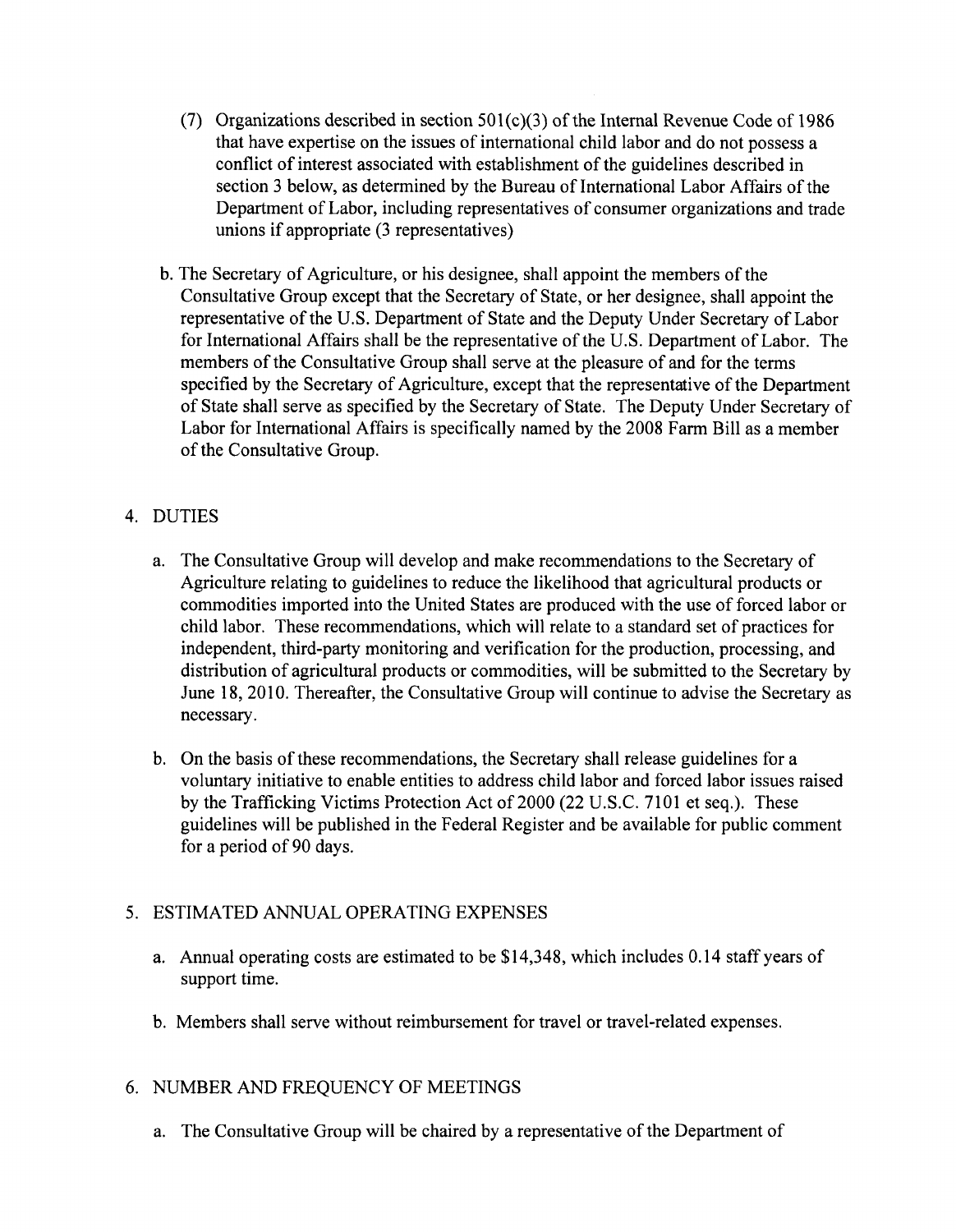Agriculture,

b. The Consultative Group shall meet no fewer than four times per year.

#### 7. REPORT/SUPPORT

- a. The Chairperson will prepare annual reports that describe the activities and recommendations of the Consultative Group, for submission by the Secretary to the Committees on Agriculture and Foreign Affairs of the House of Representatives and the Committee on Agriculture, Nutrition, and Forestry of the Senate. The first annual report will be submitted no later than June 18, 2009.
- b. The Foreign Agricultural Service will provide administrative and other necessary support for the Consultative Group.

-END-